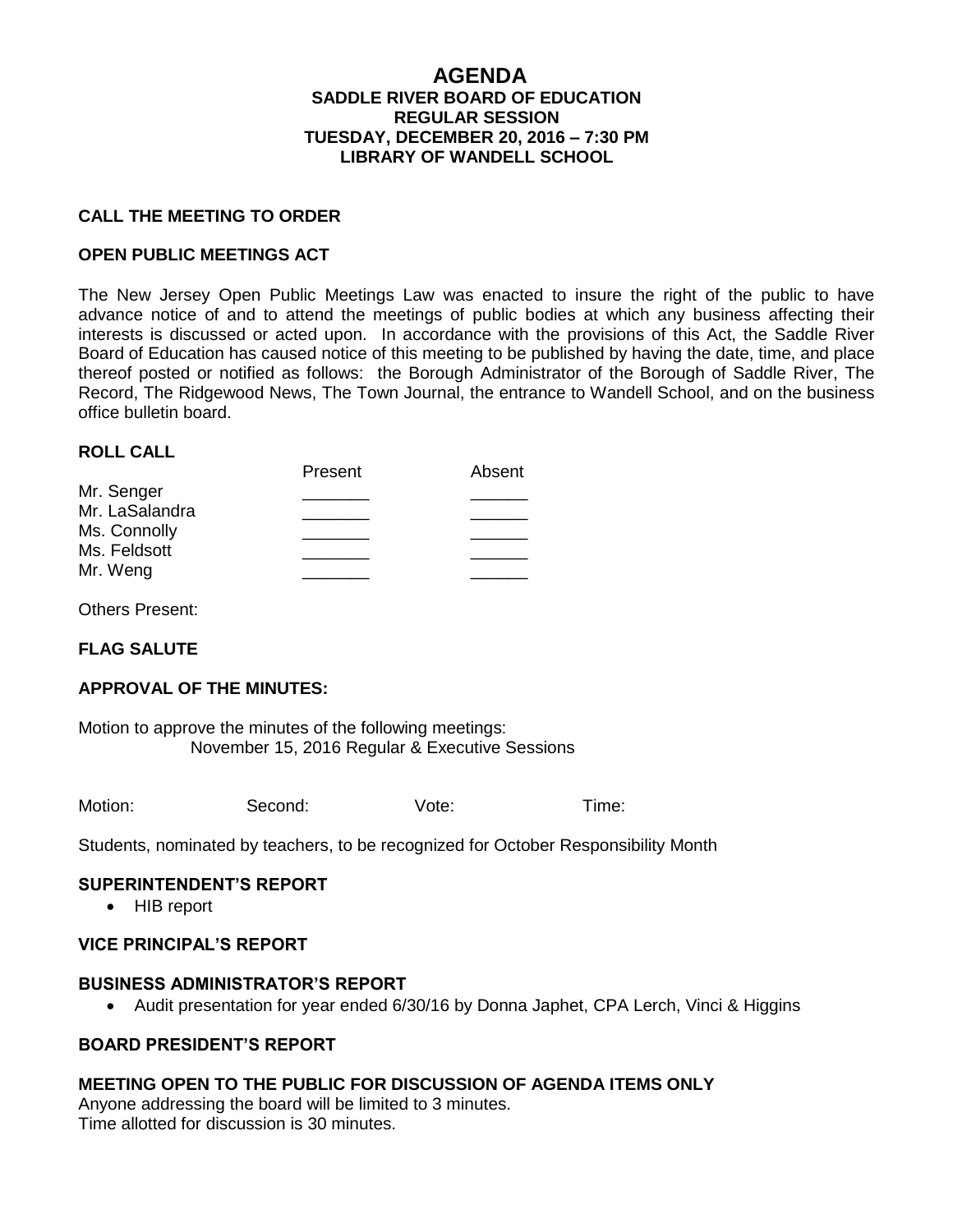## **AGENDA ITEMS AS PER ATTACHED**

# **COMMENTS BY THE PUBLIC ON NON-AGENDA ITEMS**

Anyone addressing the board will be limited to 3 minutes. Time allotted for comments is 30 minutes.

# **MOTION TO ENTER EXECUTIVE SESSION**

WHEREAS Section 8 of the Open Public Meetings Act, Chapter 231, PL 1975, permits the exclusion of the public from a meeting in certain circumstances and

WHEREAS the Board is of the opinion that such circumstances presently exist

BE IT RESOLVED by the Saddle River Board of Education that:

 The public shall be excluded from discussion of the hereinafter-specified subjects: The general nature of these subjects is: Personnel, Legal

It is anticipated at this time that the above-stated subject matters will be made public when the Board determines them to be no longer prejudicial or when the board takes formal action.

Action may or may not be taken upon return to public session.

Motion: Second: Vote: Time:

## **MOTION TO ADJOURN MEETING**

Motion: Second: Vote: Time: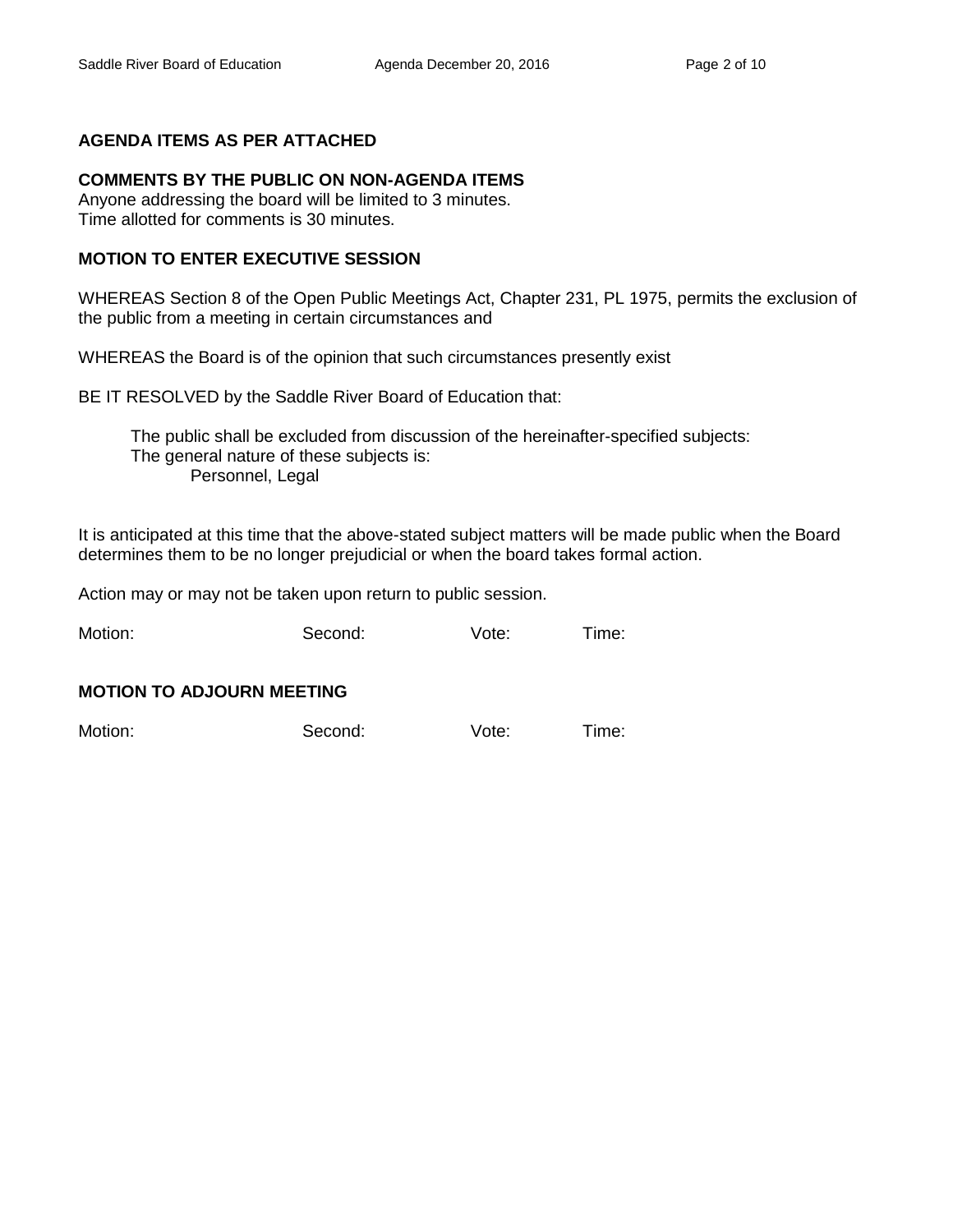## **SADDLE RIVER BOARD OF EDUCATION TUESDAY, DECEMBER 20, 2016 RESOLUTIONS – SUMMARY**

## **ADMINISTRATION**

- A-910 Resolution of Appreciation Mr. Henry Senger
- A-911 Resolution of Appreciation Ms. Irene Feldsott
- $A-912$  $2^{nd}$  Reading Policy #6141.2 - Revised Recognition of Religious Beliefs and Customs **Policy**

## **HUMAN RESOURCES**

- HR-1262 Nicole Georgiadis Resignation
- HR-1263 Nancy Jencsik Substitute Teacher/Teacher Aide
- HR-1264 Nancy Jencsik Leave Replacement Enrichment/Basic Skills teacher
- HR-1265 Kim -Stipend Wandell Rec Winter Art Club
- HR-1266 Stipend Wandell Rec Winter Technology Club

## **EDUCATION**

- E-866 Second Revision to E-841 Social Worker Services 2016-2017
- E-867 Evaluations
- E-868 Interpreting Services
- E-869 Observation by College Student

## **FINANCE**

- F-2471 Payment of Bills December 2016
- F-2472 Appropriation Transfers November 2016
- F-2473 Line Item Certification
- F-2474 Board Secretary Report November 2016
- F-2475 Treasurer Report November 2016
- F-2476 Agreement Treasurer's & Board Secretary's Reports November 2016
- F-2477 Comprehensive Annual Financial Report and Auditors' Management report on Administrative Findings
- F-2478 Closure of Capital One Bank Accounts
- F-2479 Chapter 192/193 Additional Funding 2016-2017
- F-2480 NCLB Funds Carry-Over Amendment
- F-2481 Mini-Grant Donation Wandell School Education Foundation
- F-2482 Non-Public Security Entitlement 2016-2017 Expenditure
- F-2483 Substitute Credential Reimbursement
- F-2484 Use of Wandell School Recreation Committee Track Funds
- F-2485 Donation Wandell Home & School Association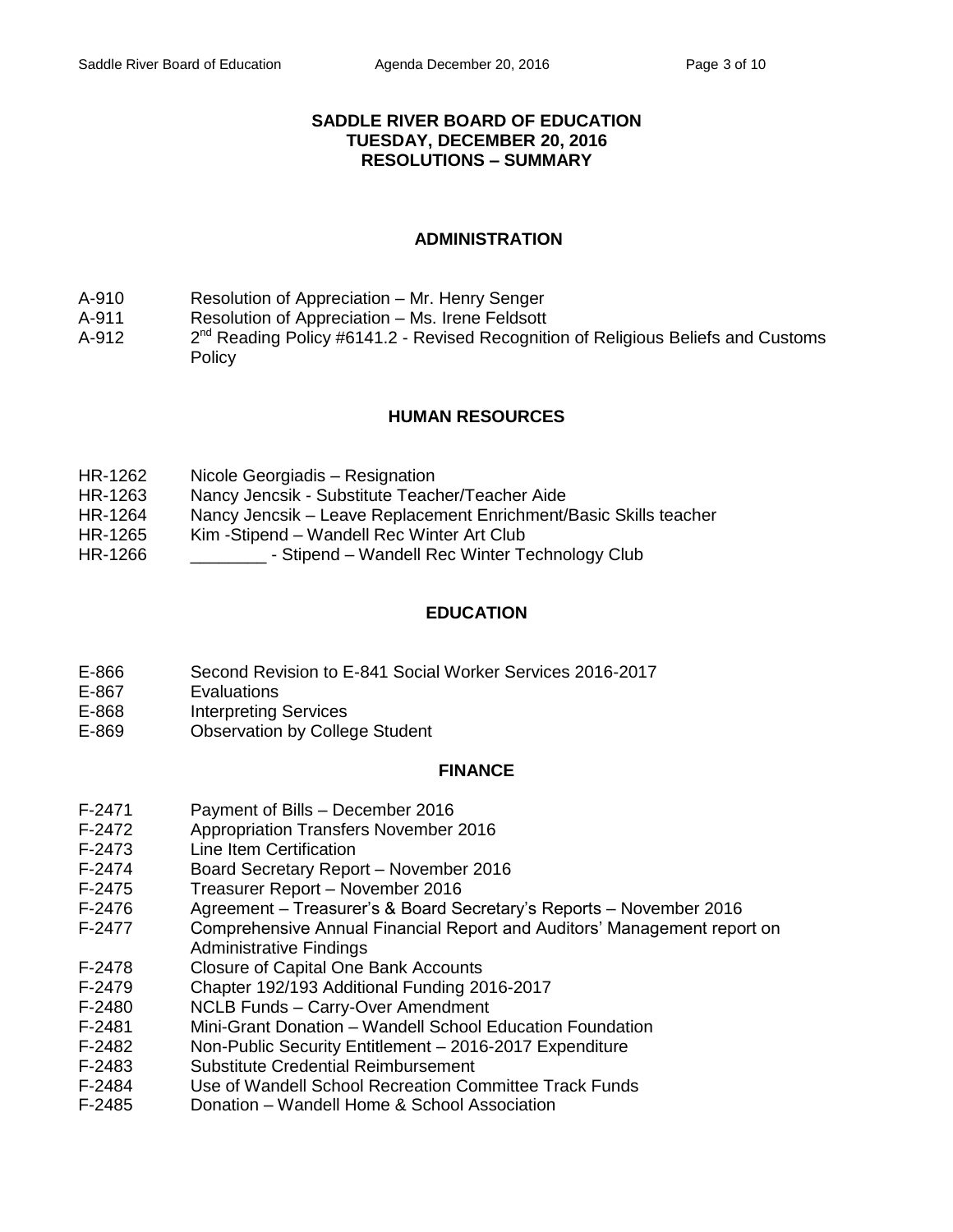# **ADMINISTRATION**

# **COMMITTEE REPORTS**

- **1.** Board Communications Committee
- **2.** Liaison: Ramsey Board of Education
- **3.** Liaison: Northern Highlands Board of Education
- **4.** Home & School Association
- **5.** New Jersey School Boards Association/NJSBA Legislative Committee
- **6.** Policy Committee
- **7.** Liaison to Mayor and Council
- **8.** Blue Ribbon Committee
- **9.** Ad Hoc Anniversary Committee
- **10.** Negotiations Committee

# **A-910 RESOLUTION OF APPRECIATION – MR. HENRY SENGER**

**WHEREAS,** *Henry Senger* has served as a Saddle River Board Member for ten (10) years; and

**WHEREAS,** *Henry Senger* has been a pro-active educational leader in helping develop new and innovative programs; and

**WHEREAS,** *Henry Senger* has done a superior job in meeting the needs of the children of the community of Saddle River; and

**WHEREAS,** *Henry Senger* contributed to the sound fiscal management and financial integrity of all business operations; and

**WHEREAS,** *Henry Senger* contributed to the Board with sound advice, wise counsel, and timely recommendations.

**THEREFORE, BE IT RESOLVED,** on this 20th day of December in the year 2016 that the Board of Education of Saddle River hereby acknowledges the outstanding contributions made by *Henry Senger* in his service to the children of Saddle River; and

**BE IT FURTHER RESOLVED,** that the Board of Education of Saddle River extends its sincerest thanks to *Henry Senger* and extends him its very best wishes.

# **A-911 RESOLUTION OF APPRECIATION – MS. IRENE FELDSOTT**

**WHEREAS,** *Irene Feldsott* has served as a Saddle River Board Member for ten (10) years; and

**WHEREAS,** *Irene Feldsott* has been a pro-active educational leader in helping develop new and innovative programs; and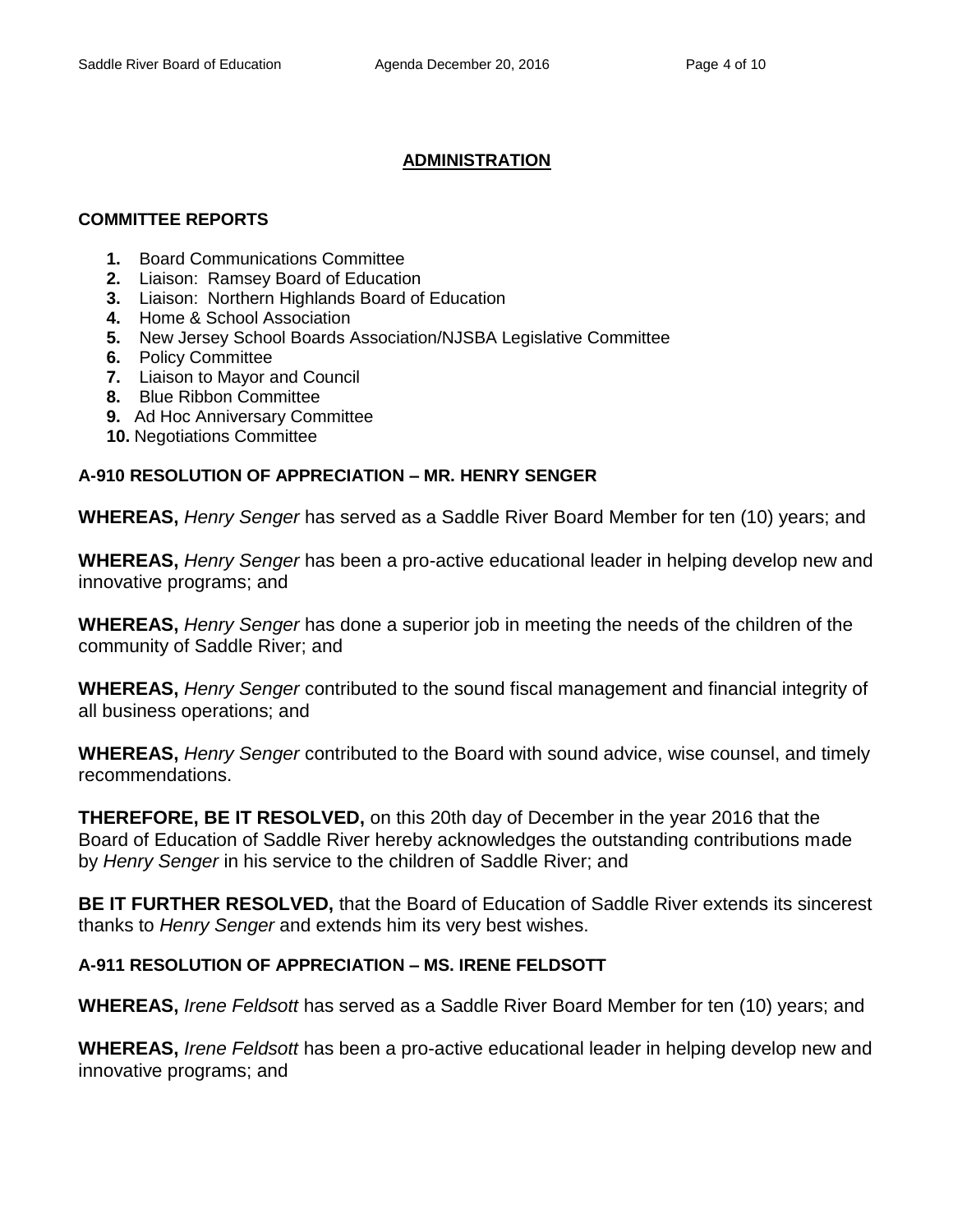**WHEREAS,** *Irene Feldsott* has done a superior job in meeting the needs of the children of the community of Saddle River; and

**WHEREAS,** *Irene Feldsott* contributed to the sound fiscal management and financial integrity of all business operations; and

**WHEREAS,** *Irene Feldsott* contributed to the Board with sound advice, wise counsel, and timely recommendations.

**THEREFORE, BE IT RESOLVED,** on this 20th day of December in the year 2016 that the Board of Education of Saddle River hereby acknowledges the outstanding contributions made by *Irene Feldsott* in her service to the children of Saddle River; and

**BE IT FURTHER RESOLVED,** that the Board of Education of Saddle River extends its sincerest thanks to *Irene Feldsott* and extends her its very best wishes.

## **A-912 2nd READING – POLICY #6141.2 - REVISED RECOGNITION OF RELIGIOUS BELIEFS AND CUSTOMS POLICY**

BE IT RESOLVED that the Saddle River Board of Education approves the 2nd reading of Policy #6141.2 Revised Recognition of Religious Beliefs and Customs Policy.

## ALL ADMINISTRATION MOTIONS BUNDLED FOR SINGLE VOTE:

Motion: Second: Comments: Roll Call Vote: TW:  $JC:$  IF:  $JL:$  HS: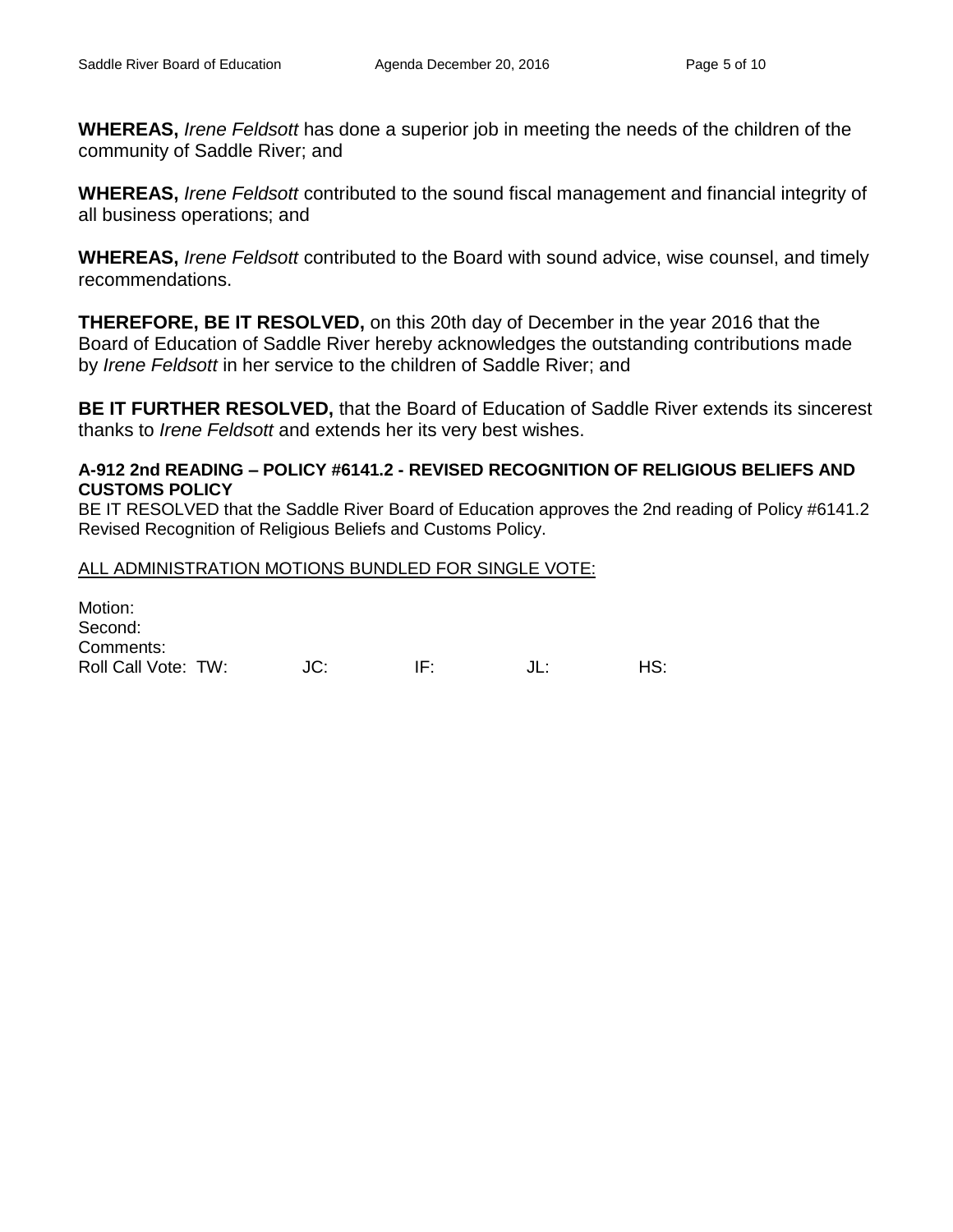#### **HUMAN RESOURCES**

## **COMMITTEE REPORTS**

1. Superintendent Search

#### **HR-1262 NICOLE GEORGIADIS – RESIGNATION**

BE IT RESOLVED that, upon recommendation of the Interim Superintendent, the Saddle River Board of Education accepts with regret the resignation of Nicole Georgiadis, Leave Replacement, effective at the close of business December 23, 2016.

### **HR-1263 NANCY JENCSIK – SUBSTITUTE TEACHER/TEACHER AIDE**

BE IT RESOLVED that, upon recommendation of the Interim Superintendent, the Saddle River Board of Education approves Nancy Jencsik as substitute teacher/teacher aide from 11/21/16 to 12/23/16 at the substitute rate of pay. Ms. Jencsik will be paid only for days worked.

### **HR-1264 NANCY JENCSIK - LEAVE REPLACEMENT ENRICHMENT/BASIC SKILLS TEACHER**

BE IT RESOLVED that, upon recommendation of the Interim Superintendent the Saddle River Board of Education authorizes the hiring of Nancy Jencsik as a leave replacement for Enrichment/Basic Skills teacher effective January 2, 2017 through June 30, 2017 at a salary of \$49,773 per annum, pro-rated for lesser service.

### **HR-1265 KIM – STIPEND – WANDELL REC WINTER ART CLUB**

BE IT RESOLVED that, upon recommendation of the Superintendent, the Saddle River Board of Education approves the stipend to Jung (Christina) Kim at the rate of \$235 per student from Wandell School Recreation Committee Funds for duties performed in connection with the Wandell Rec Winter Art Club.

## **HR-1266 \_\_\_\_\_\_\_\_\_\_STIPEND – WANDELL REC WINTER TECHNOLOGY CLUB**

BE IT RESOLVED that, upon recommendation of the Superintendent, the Saddle River Board of Education approves the stipend to \_\_\_\_\_\_\_\_ at the rate of \$235 per student from Wandell School Recreation Committee Funds for duties performed in connection with the Wandell Rec Winter Technology Club.

ALL HUMAN RESOURCES MOTIONS BUNDLED FOR SINGLE VOTE:

Motion: Second: Comments:

Roll Call Vote: TW:  $JC$ : IF:  $JL$ : HS: HS: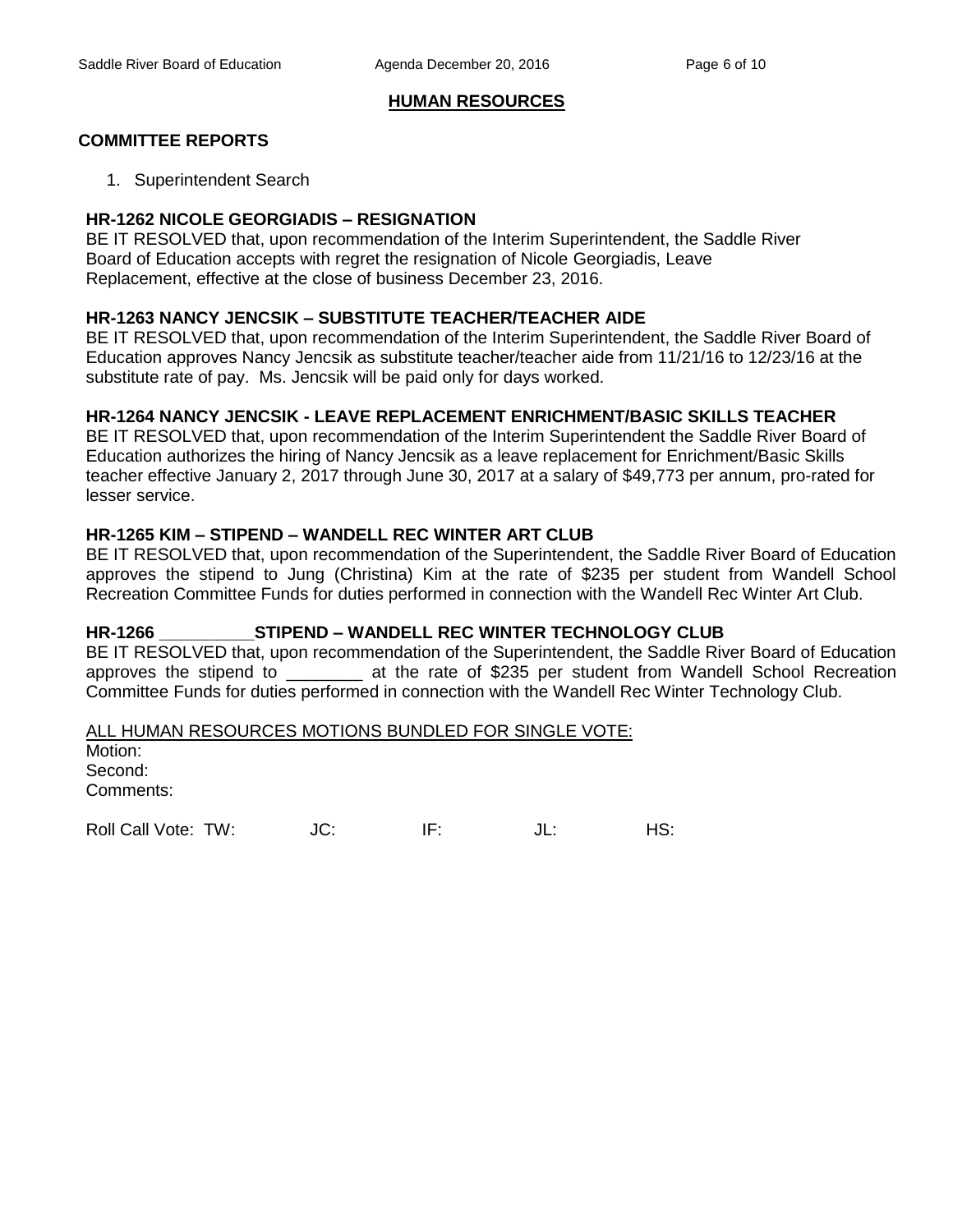### **EDUCATION**

### **COMMITTEE REPORTS**

- 1. Technology Committee
- 2. Curriculum Committee
- 3. Wandell School Recreation Committee
- 4. Health, Well-being, Safety and Transportation Committee

## **E-866 SECOND REVISION TO E-841 SOCIAL WORKER SERVICES 2016-2017**

BE IT RESOLVED, that the Saddle River Board of Education approves the second revision of Resolution #E-841 for payment for Social Worker Services to Saddle River special needs students for the 2016-2017 school year as follows:

| Therapist        | Service       | Fees                          | From       | Τo         |
|------------------|---------------|-------------------------------|------------|------------|
|                  |               |                               | Maximum    | Maximum    |
|                  |               |                               | Cost       | Cost       |
| Carol Raff       | Social Worker | \$60 per meeting attendance   | \$500.00   | 0.00<br>\$ |
|                  |               | \$30 per telephone conference |            |            |
|                  |               | \$300 per evaluation report   |            |            |
| Eileen Schneider | Social Worker | \$60 per meeting attendance   | \$1,500.00 | \$3,200.00 |
|                  |               | \$30 per telephone conference |            |            |
|                  |               | \$300 per evaluation report   |            |            |

## **E-867 EVALUATIONS**

BE IT RESOLVED, that the Saddle River Board of Education approves evaluations for special education students as follows

| Student |                                |                                             | Maximum  |
|---------|--------------------------------|---------------------------------------------|----------|
| #       | Evaluation                     | Service Provider                            | Cost     |
| A0042   | <b>Auditory Processing</b>     | <b>Hackensack University Medical Center</b> | \$966.00 |
|         |                                | Department of Audiology                     |          |
| A0043   | <b>Developmental Pediatric</b> | Dr. Maravic Santiago @ the Center for       | \$675.00 |
|         |                                | <b>Child Development</b>                    |          |

## **E-868 INTERPRETING SERVICES**

BE IT RESOLVED, that the Saddle River Board of Education approves interpreting services to be provided by Supreme Consultants, LLC for the purpose of a Special Education Planning meeting to be held on January 9, 2017 for Special Education Student #A0046 at the rate of \$47 per hour plus mileage, not to exceed \$150.

#### **E-869 OBSERVATION BY COLLEGE STUDENT**

BE IT RESOLVED, that the Saddle River Board of Education approves Mia Carbone to complete a fourhour observation at Wandell School as a requirement for Kean University's Introduction to Teacher Workshop.

| ALL EDUCATION MOTIONS BUNDLED FOR SINGLE VOTE: |     |     |        |     |
|------------------------------------------------|-----|-----|--------|-----|
| Motion:                                        |     |     |        |     |
| Second:                                        |     |     |        |     |
| Comments:                                      |     |     |        |     |
| Roll Call Vote: TW:                            | JC. | IF. | . II ÷ | HS: |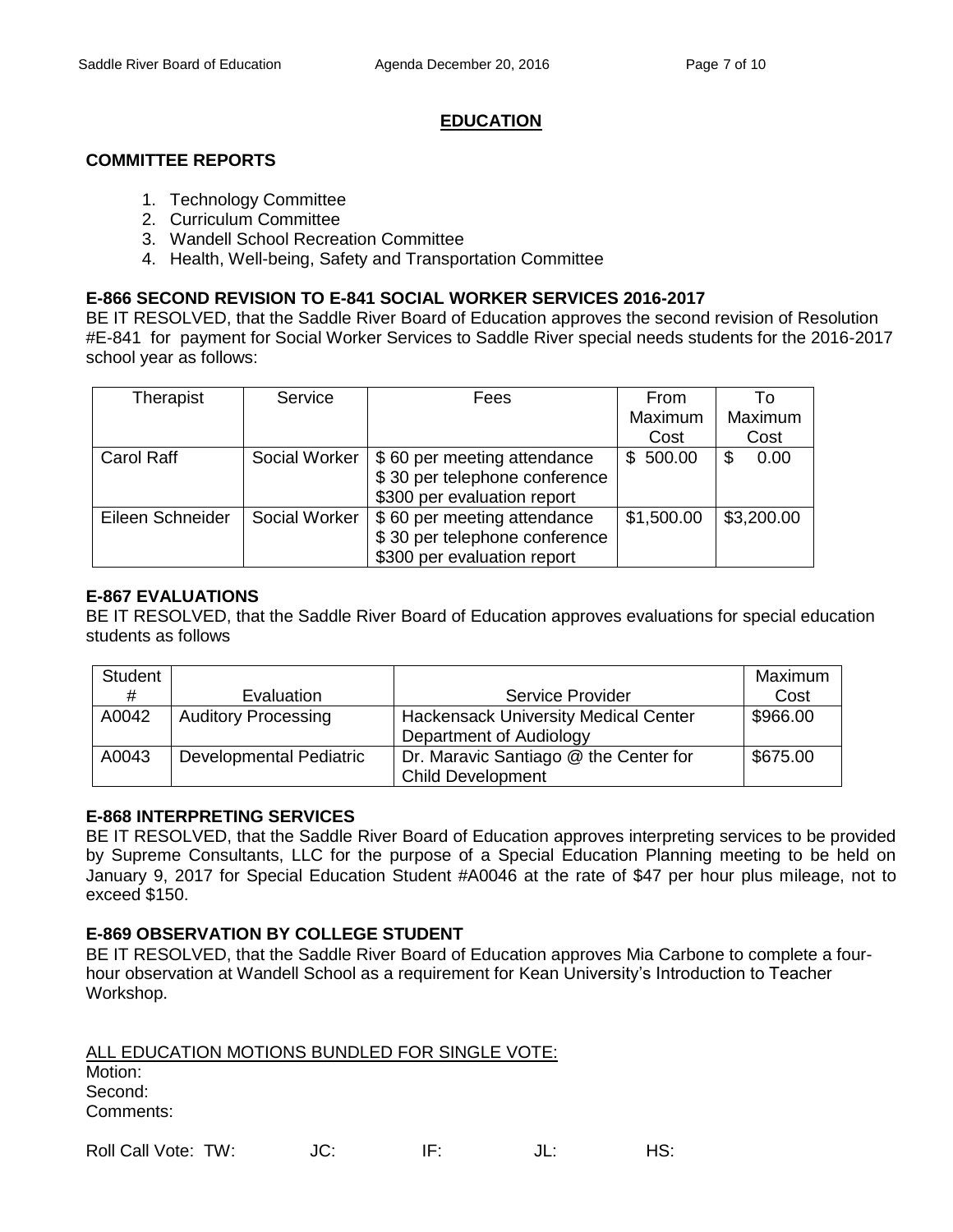## **FINANCE**

### **COMMITTEE REPORTS**

- 1. Finance/Budget Committee
- 2. Renovation Committee

## **F-2471 PAYMENT OF BILLS – DECEMBER 2016**

BE IT RESOLVED that the payment of bills as per the attached December 2016 Bills and Claims list be approved.

### **F-2472APPROPRIATION TRANSFERS – NOVEMBER 2016**

BE IT RESOLVED that the appropriation transfers for the month of November 2016 be approved as follows:

| Account #         |                               | From           | To             |
|-------------------|-------------------------------|----------------|----------------|
|                   |                               |                |                |
| 11-000-291-270-48 | <b>Employee Benefits</b>      | \$1,000.00     |                |
| 11-000-291-292-48 | <b>Employee Benefits</b>      |                | \$<br>1,000.00 |
| 11-000-216-320-40 | <b>Related Services</b>       | \$<br>303.00   |                |
| 11-000-217-320-40 | <b>Extraordinary Services</b> |                | \$<br>303.00   |
| 11-000-240-800-19 | <b>School Administration</b>  | \$<br>190.00   |                |
| 11-000-240-580-19 | <b>School Administration</b>  |                | \$<br>190.00   |
| 11-000-240-800-19 | <b>School Administration</b>  | \$<br>14.00    |                |
| 11-000-240-600-19 | <b>School Administration</b>  |                | \$<br>14.00    |
| 11-000-216-600-36 | <b>Related Services</b>       | \$<br>33.00    |                |
| 11-213-100-610-33 | <b>Health Services</b>        |                | \$<br>33.00    |
| 11-120-100-101-10 | <b>Salaries</b>               | \$2,925.00     |                |
| 11-120-100-101-08 | <b>Salaries</b>               |                | \$2,925.00     |
| 11-000-251-592-48 | <b>Central Services</b>       | \$<br>44.00    |                |
| 11-000-251-600-48 | <b>Central Services</b>       |                | \$<br>44.00    |
| 11-000-291-270-48 | <b>Employee Benefits</b>      | \$<br>272.80   |                |
| 11-000-291-292-48 | <b>Employee Benefits</b>      | \$<br>750.00   |                |
| 11-000-291-280-48 | <b>Employee Benefits</b>      |                | \$<br>1,022.80 |
|                   |                               | \$<br>5,531.80 | \$5,531.80     |

#### **F-2473 LINE ITEM CERTIFICATION**

BE IT RESOLVED that in compliance with NJAC 6:20-2A-10(e) that the Board of Education certifies that no major account or fund has been over-expended and that as of this report, sufficient funds are available to meet the District's financial obligations for the remainder of the fiscal year.

#### **F-2474 BOARD SECRETARY REPORT – NOVEMBER 2016**

BE IT RESOLVED that the attached Board Secretary Report for the month of November 2016 be approved.

#### **F-2475 TREASURER REPORT – NOVEMBER 2016**

BE IT RESOLVED that the attached Report of the Treasurer for the month of November 2016 be approved.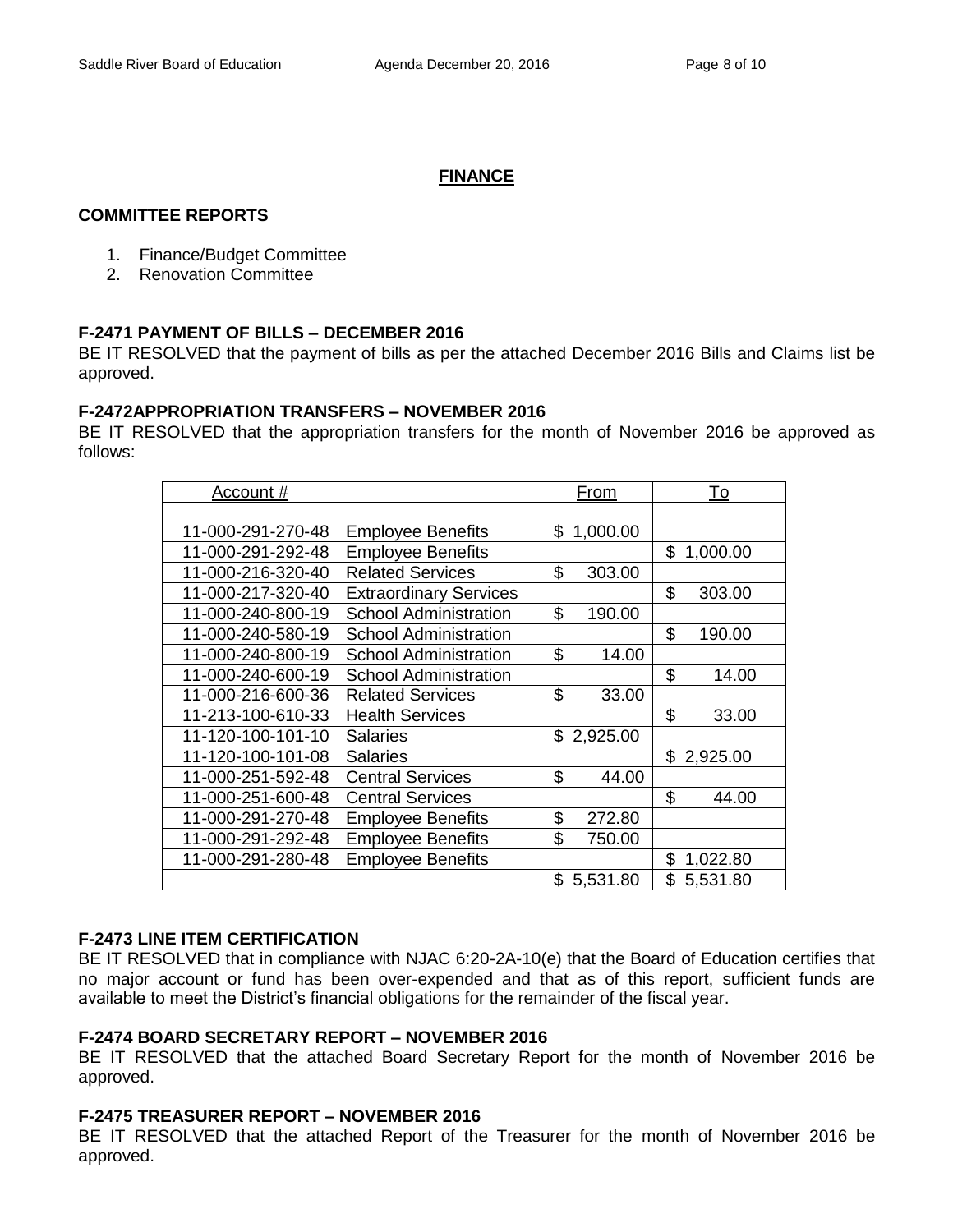# **F-2476 AGREEMENT–TREASURER'S & BOARD SECRETARY'S REPORT – NOVEMBER 2016**

BE IT RESOLVED that the Saddle River Board of Education states that the Report of the Treasurer of School Moneys and the Report of the Secretary of the Board of Education for the month of November 2016 are in agreement and on file in the Board Secretary's Office.

## **F-2477 COMPREHENSIVE ANNUAL FINANCIAL REORT AND AUDITORS' MANAGEMENT REPORT ON ADMINISTRATIVE FINDINGS**

BE IT RESOLVED that the Comprehensive Annual Financial Report and Auditors' Management Report on Administrative Findings performed for the Saddle River School District by Lerch, Vinci and Higgins, LLP for the fiscal year ended June 30, 2016, has been officially discussed and accepted.

## **F-2478 – CLOSURE OF CAPITAL ONE BANK ACCOUNTS**

BE IT RESOLVED that the Saddle River Board of Education authorizes the closing of the District's Current Account, Payroll Account, Payroll Agency Account, Unemployment Fund, FSA Account, Capital Reserve Account, Cafeteria Account & Wandell School Student Activity Account at Capital One with the balance of funds to be transferred into the same named accounts with TD Bank.

## **F-2479 CHAPTER 192/193 ADDITIONAL FUNDING 2016-2017**

BE IT RESOLVED to approve the acceptance of additional funding under the provisions of Chapters 192 and 193 for the 2016-2017 school year:

| Program                       | Initial Funding | <b>Additional Funding</b> | <b>Total Funding</b> |
|-------------------------------|-----------------|---------------------------|----------------------|
| <b>Compensatory Education</b> | \$17,916.00     | 0.00<br>S                 | \$17,916.00          |
| Initial Exam & Classification | \$.<br>0.00     | \$8,819.00                | \$8,819.00           |
| Annual Exam & Classification  | \$4,332.00      | \$1,083.00                | \$5,415.00           |
| <b>Corrective Speech</b>      | \$13,253.00     | 0.00<br>\$                | \$13,253.00          |
| Supplementary Instruction     | 0.00            | \$7,847.00                | \$7,847.00           |
| <b>Total Allocation</b>       | \$35,501.00     | \$17,749.00               | \$53,250.00          |

# **F-2480 NCLB FUNDS – CARRY-OVER AMENDMENT**

BE IT RESOLVED, that the Saddle River Board of Education authorizes the submission of the current year amendment to the NCLB Application for carry-over funds and accepts the revised grant award of these funds upon the subsequent approval of the NCLB Carry-Over Application.

# **F-2481 MINI-GRANT DONATION – WANDELL SCHOOL EDUCATION FOUNDATION**

BE IT RESOLVED that the Saddle River Board of Education accepts with gratitude the mini-grant donation from the Wandell School Education Foundation to Mr. John Moylan for the purchase of a digital keyboard in the amount of \$499.

# **F-2482 NON-PUBLIC SECURITY ENTITLEMENT FUNDS – 2016-2017 EXPENDITURE**

BE IT RESOLVED that the Saddle River Board of Education approves the 2016-2017 expenditure of Non-Public Security Entitlement Funds as requested by the Saddle River Day School as follows:

\$ 1,107 Equipment for intercom system

\$ 1,450 Main hall keypad

\$ 4,400 Security guard (after school hours)

\$ 182 Security guard uniforms

\$ 7,139

- \$ 7,961 Additional expenses to be approved at a later date
- \$15,100 Total entitlement allocation